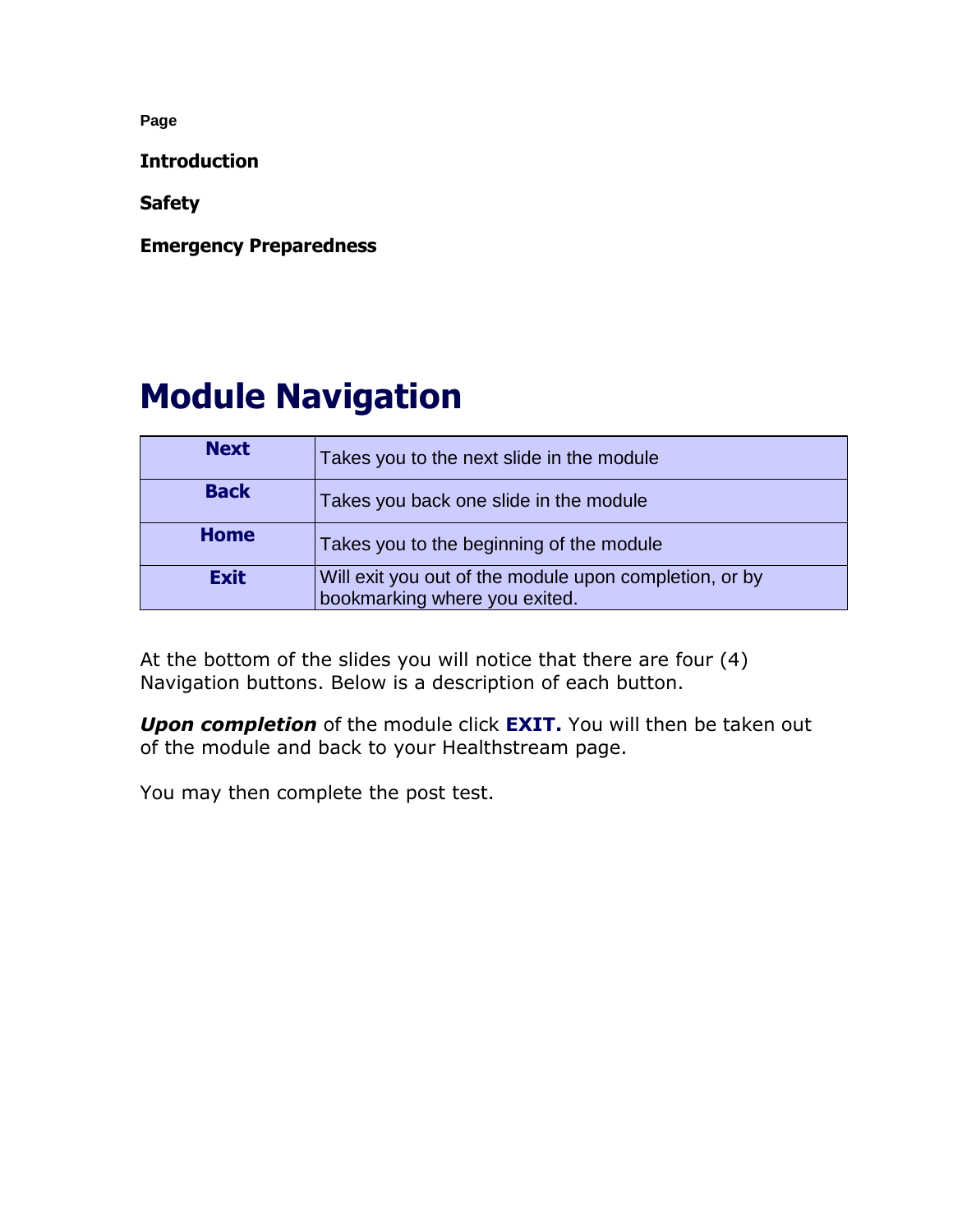**Page Page**

**Introduction**

**Safety**

#### **Emergency Preparedness**

# **Introduction**

Welcome to the lesson on emergency preparedness.

#### **Lesson 1: Emergency Preparedness**

- Disaster events
- Emergency Operations Plan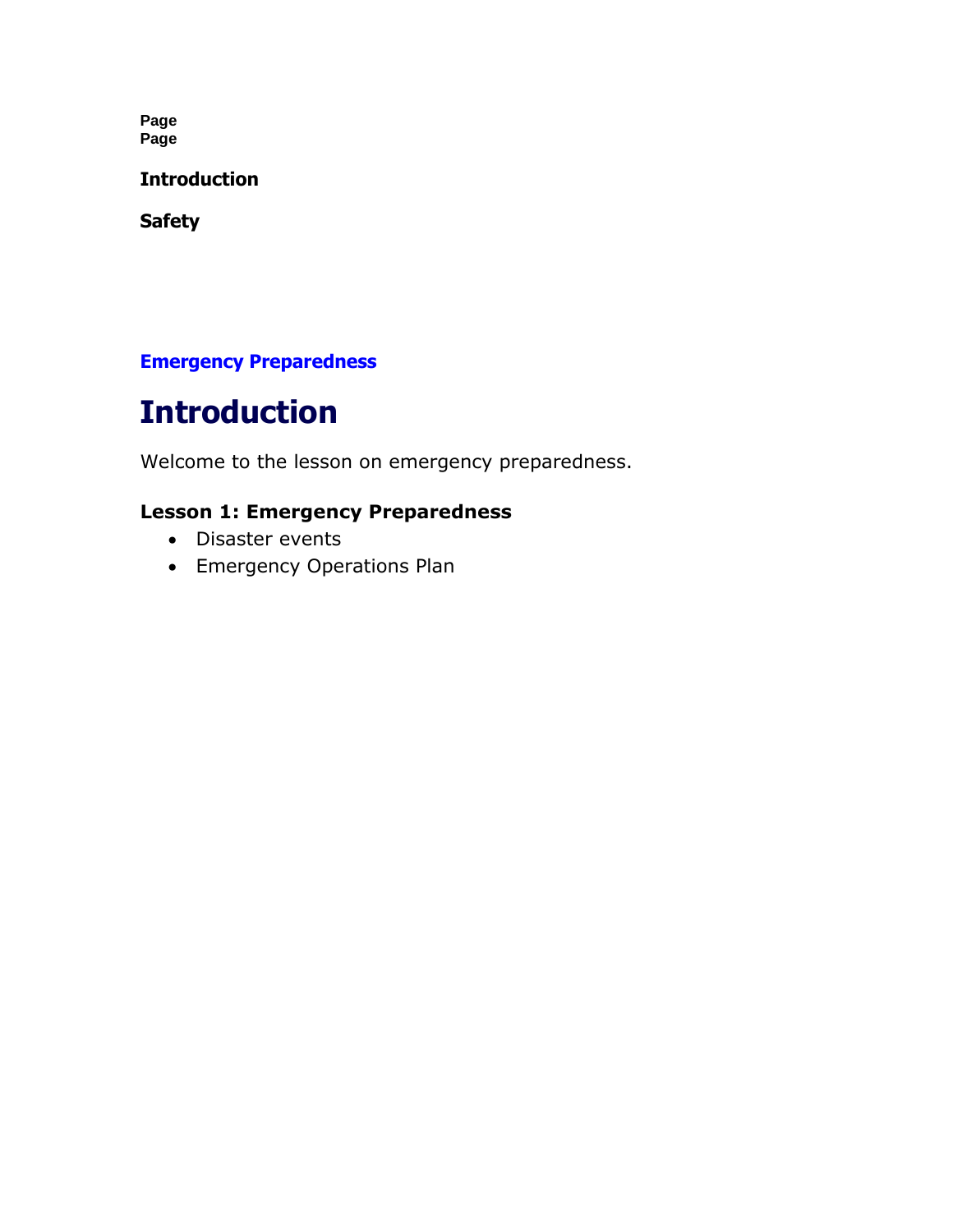**Introduction**

**Safety**

#### **Emergency Preparedness**

# **Types of Disaster Events**

Healthcare organizations must be prepared to respond to disasters such as:

- Natural disasters
- Technological disasters
- Major transportation accidents
- Terrorism
- Nuclear, biological, and chemical events

To prepare, each facility must:

- Identify events that could occur
- Determine the probability that each event will occur
- Develop strategies for dealing with each event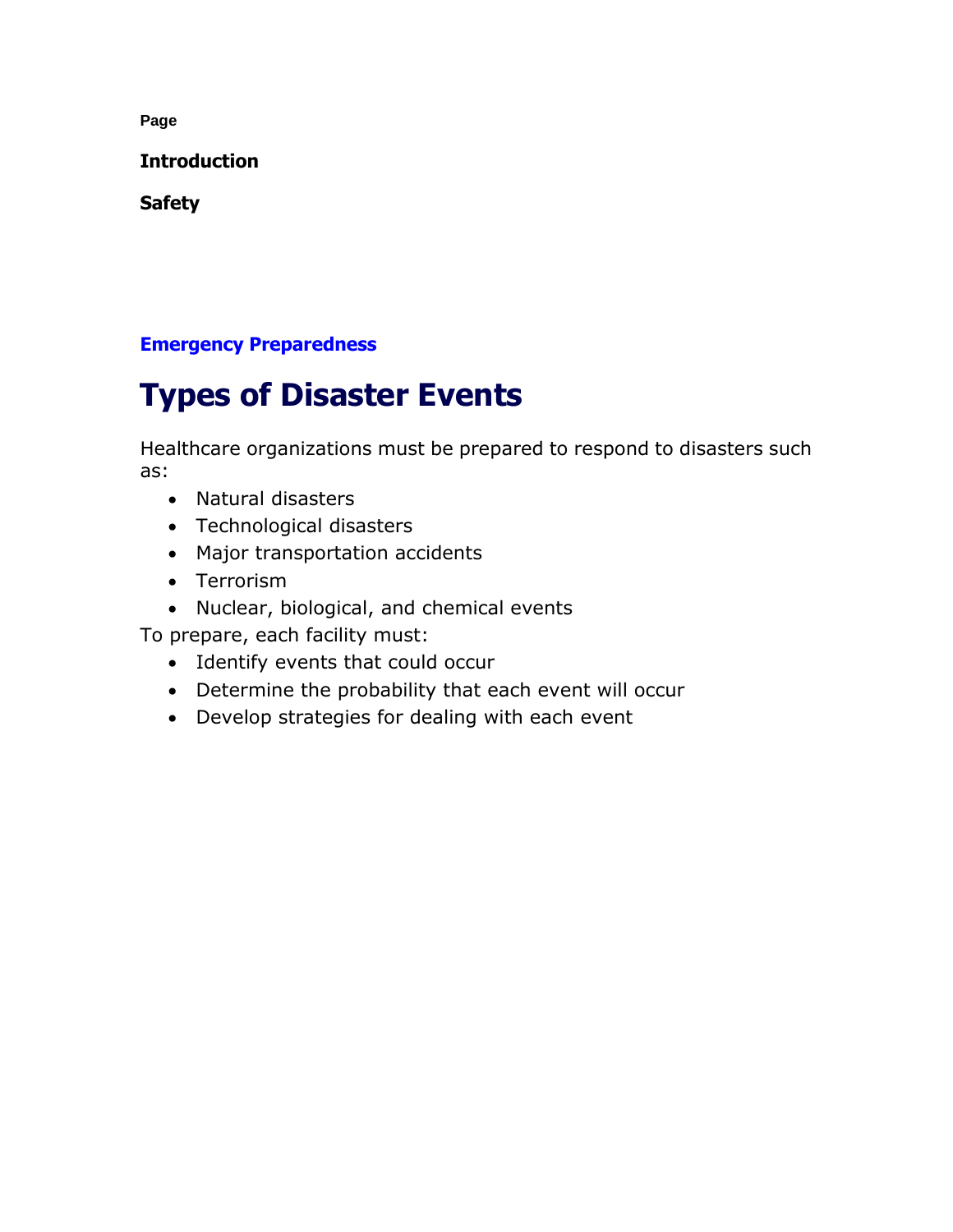**Introduction**

**Safety**

#### **Emergency Preparedness**

## **Emergency Operations Plan**

Facilities document how they will deal with disaster in an Emergency Operations Plan (EOP).

A good EOP should address each phase of disaster management:

- Mitigation
- Preparedness
- Response
- Recovery

It also should include plans for:

- Communication
- Resources and assets
- Safety and security
- Staff responsibilities
- Utilities
- Clinical activities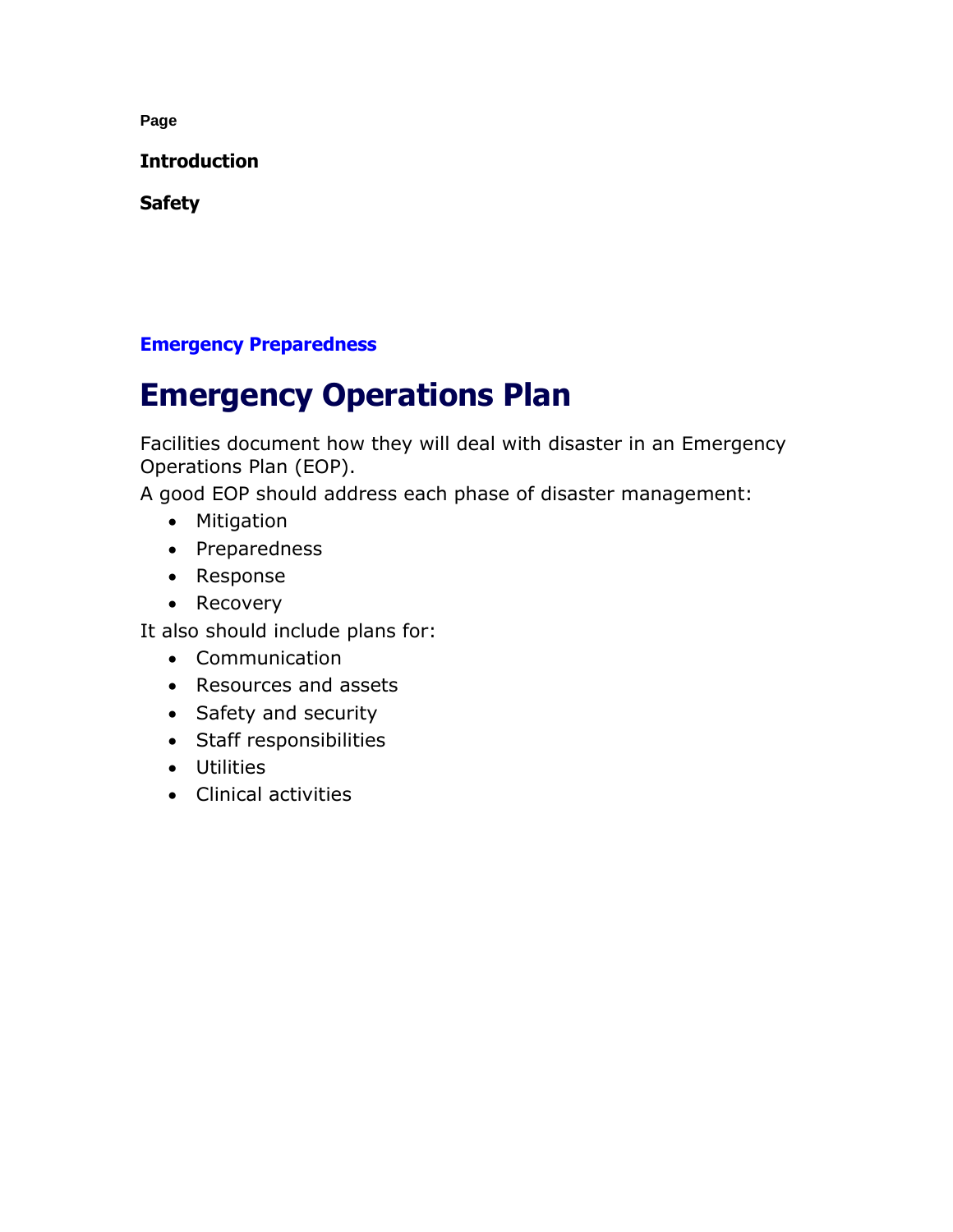**Introduction**

**Safety**

**Emergency Preparedness**

#### **Emergency Preparedness**

# **Beyond Emergency Operations Plans**

A written plan alone is not enough to ensure an effective response. Staff must be:

- Educated on the procedures in the Plan.
- Trained and drilled to respond to disaster according to the Plan.

Make sure that YOU are ready to respond to disaster:

- Know the disaster events that pose a risk for your facility.
- Participate in all emergency response training and drills.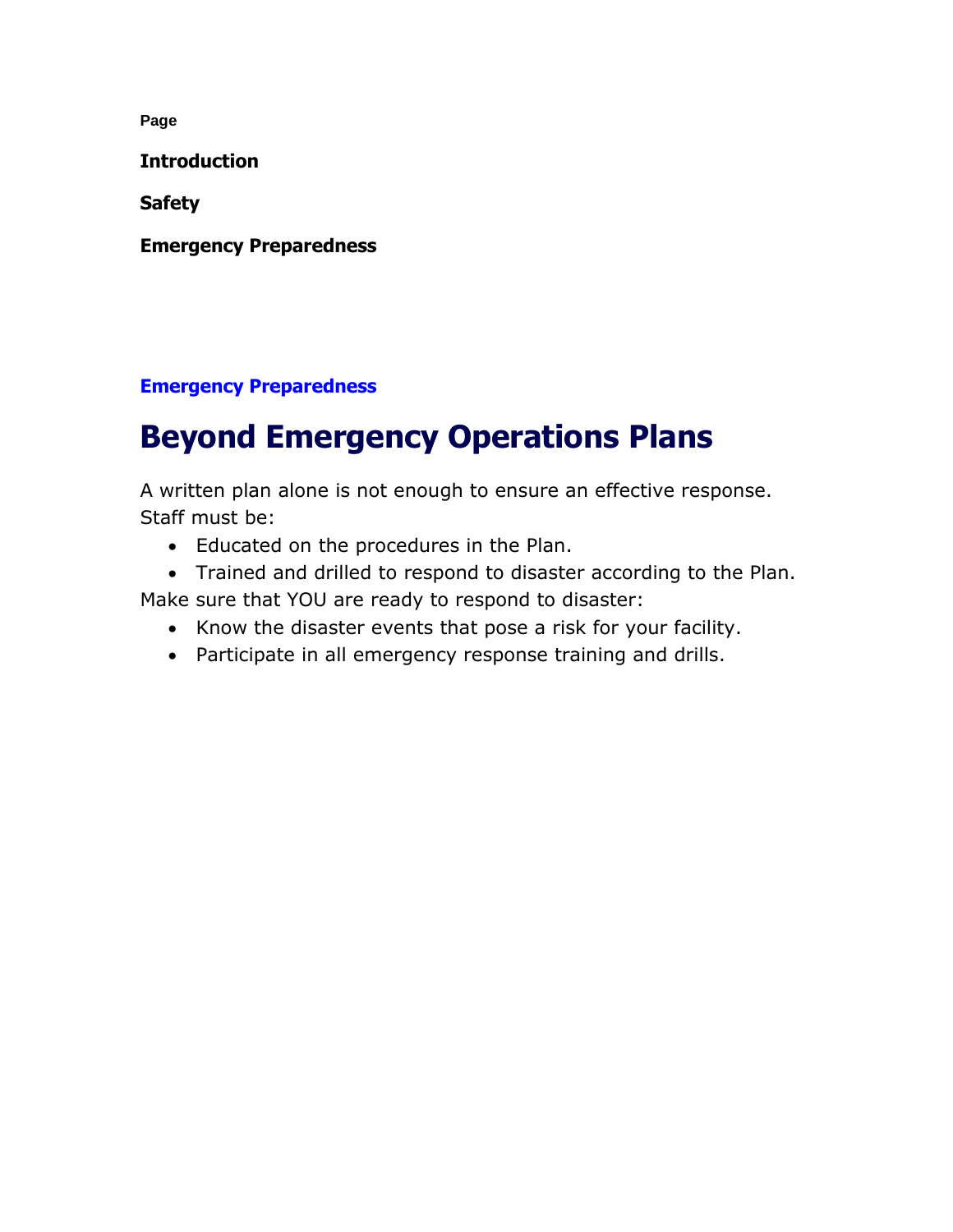**Introduction**

**Safety**

**Emergency Preparedness**

**Emergency Preparedness**

## **Your Role in a Code Yellow Emergency**

- All medical staff members and employees at all locations are essential to Hospital operations during a Code Yellow emergency.
- Incident Command Staff and your immediate manager will direct the role you play and the tasks you are assigned.
- Incident Command Staff fills all critical tasks with the most appropriate available practitioner or staff member and makes sure tasks are performed as quickly and effectively as possible.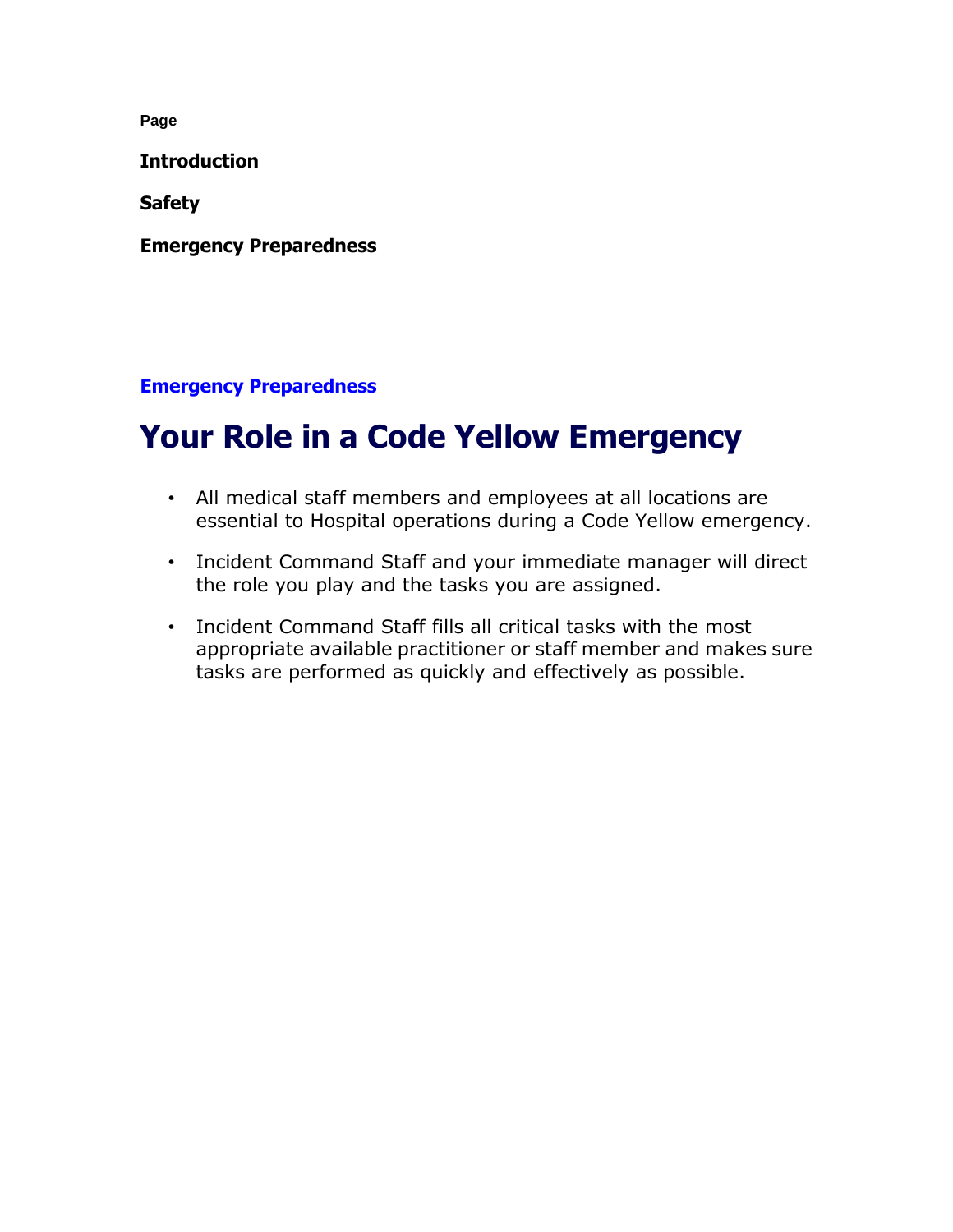**Introduction**

**Safety**

**Emergency Preparedness**

#### **Emergency Preparedness**

## **Your Role in a Code Yellow Emergency**

- In some emergencies, the Hospital will create a personnel pool to supplement or staff essential response or operating functions.
- Employees may be assigned responsibilities consistent with their abilities, but may be outside their normal job roles/ responsibilities.
- Tasks will be evaluated frequently to match the most appropriate practitioners and staff members available with critical tasks.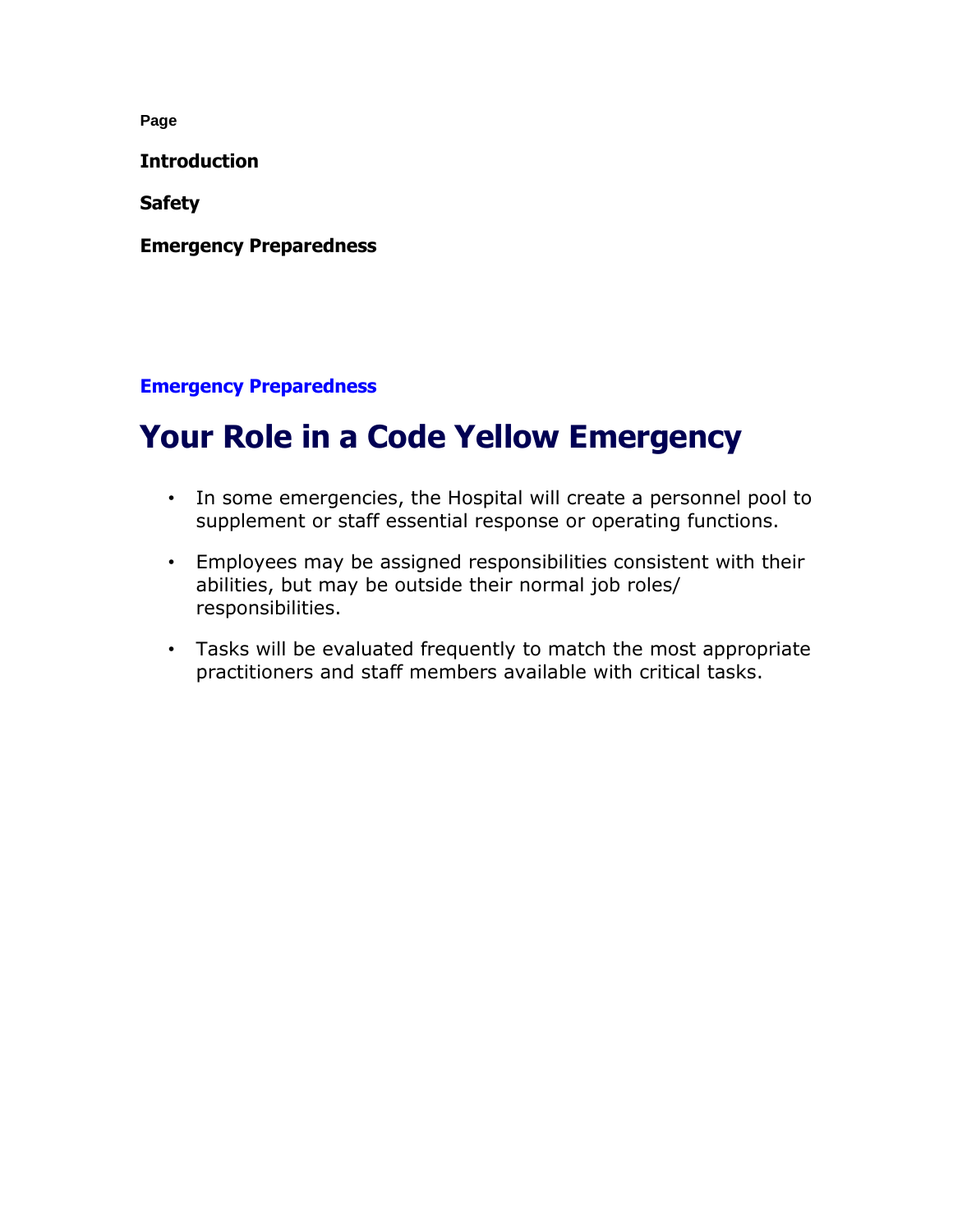**Introduction**

**Safety**

**Emergency Preparedness**

**Emergency Preparedness**

## **Where to Report during a Code Yellow**

- All employees report to their department immediately and receive instructions from their department manager/designee.
	- Each department will immediately initiate their department-specific emergency management plan.
- DO NOT REPORT TO THE EMERGENCY DEPARTMENT (ED) unless directed by the Incident Command Center or your department manager.
- On-site medical staff members are to report to the Hospital's designated sign-in area and await direction and assignment from Incident Command Staff.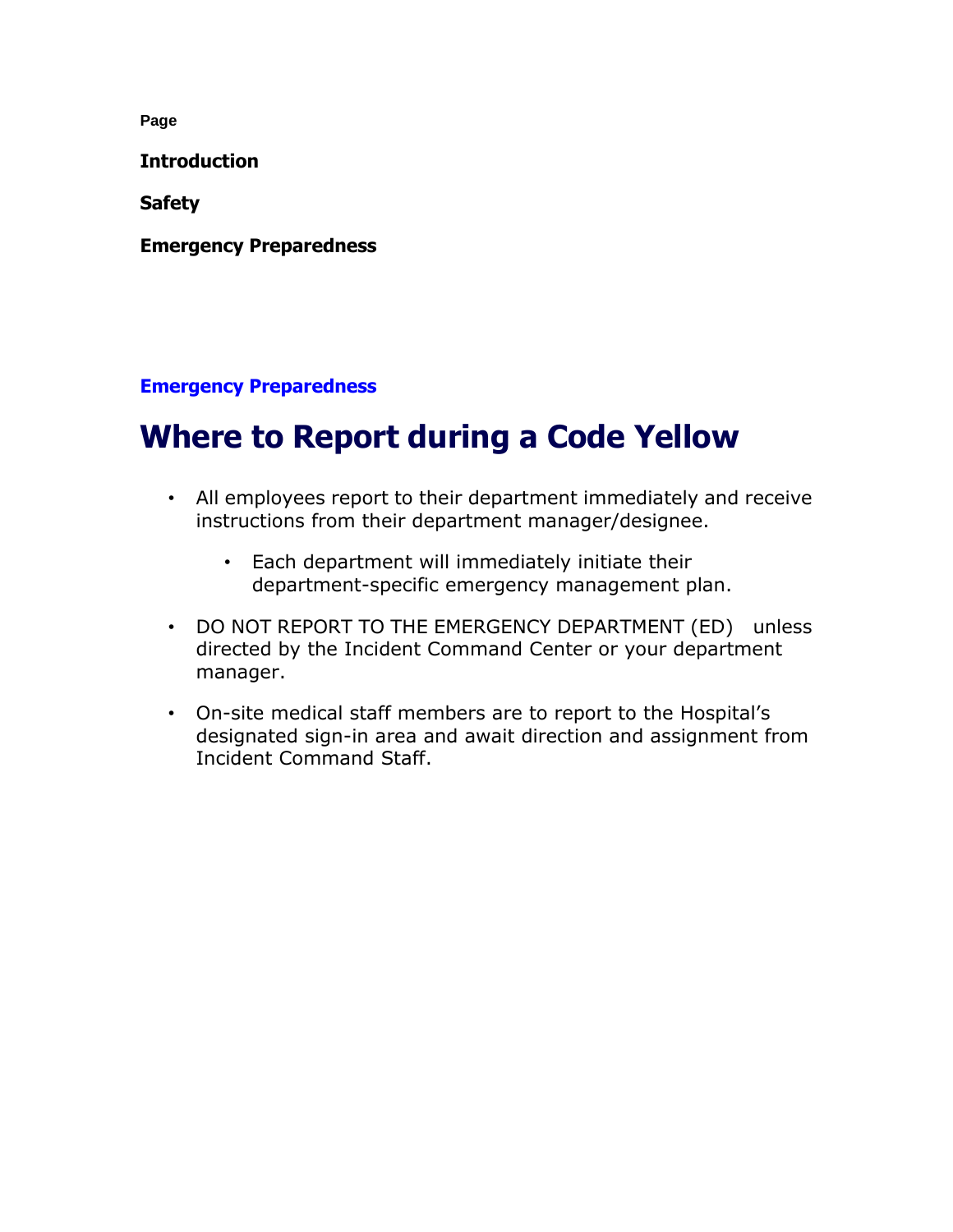**Introduction**

**Safety**

**Emergency Preparedness**

**Emergency Preparedness**

## **Where to Report during a Code Yellow**

If off-duty personnel are called in and activated:

- Report to your assigned unit or the designated Hospital Personnel Pool area, as directed, and await assignment from Incident Command Staff or your Manager.
- Off-duty Emergency Department staff report directly to the ED charge nurse for assignment.
- Off-duty medical staff members report to the designated Hospital sign-in area and await direction and assignment from Incident Command Staff.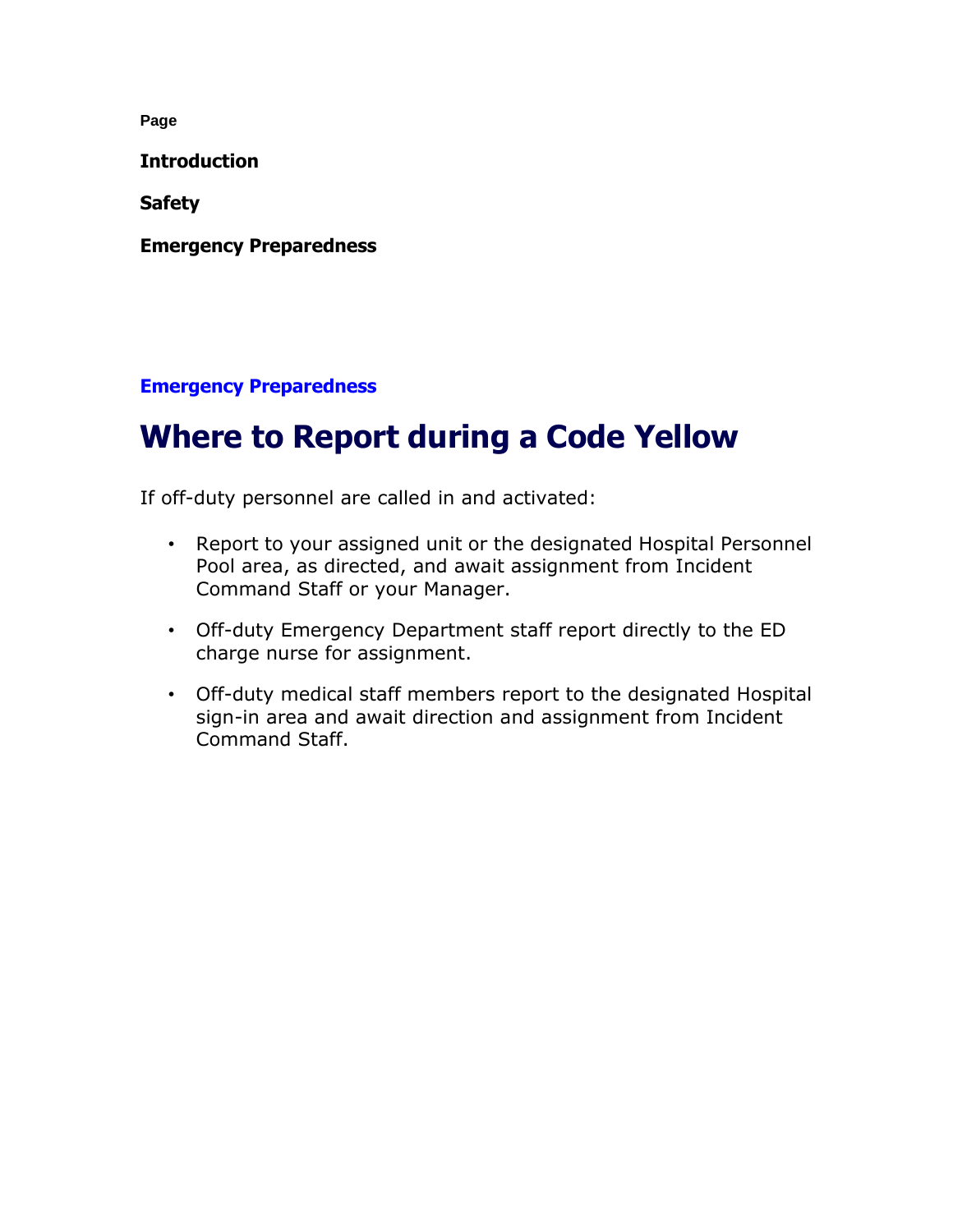**Introduction**

**Safety**

**Emergency Preparedness**

### **Emergency Codes**

Procedures for each emergency are described in the Environment of Care/Safety Manual or in your Department EOC/Safety Manual.

Know your department response plan for each of these Emergency Situations.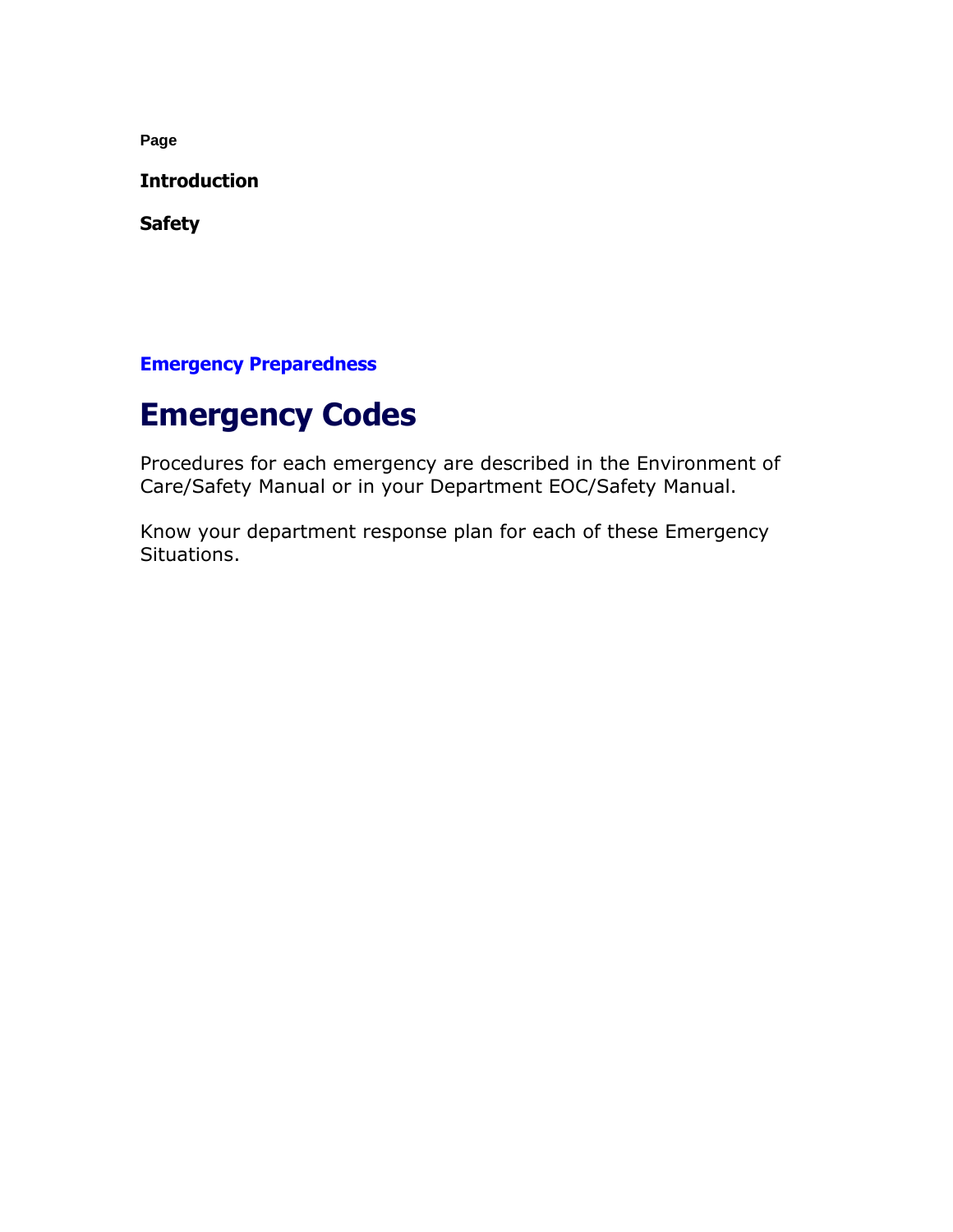**Introduction**

**Safety**

#### **Emergency Preparedness**

# **Hand Hygiene**

The single most important factor for preventing the spread of infection is proper hand hygiene.

Hands should be washed or decontaminated **before** and **after** each direct patient contact or contact with the patient's environment. Hand hygiene should also occur after gloves are removed.

Current CDC guidelines recommend the use of:

- Soap and water for washing visibly soiled hands.
- Alcohol-based hand rubs for routine decontamination of hands between patient contacts, when hands are not visibly soiled.

#### **CDC or WHO guidelines for hand hygiene should be followed.**